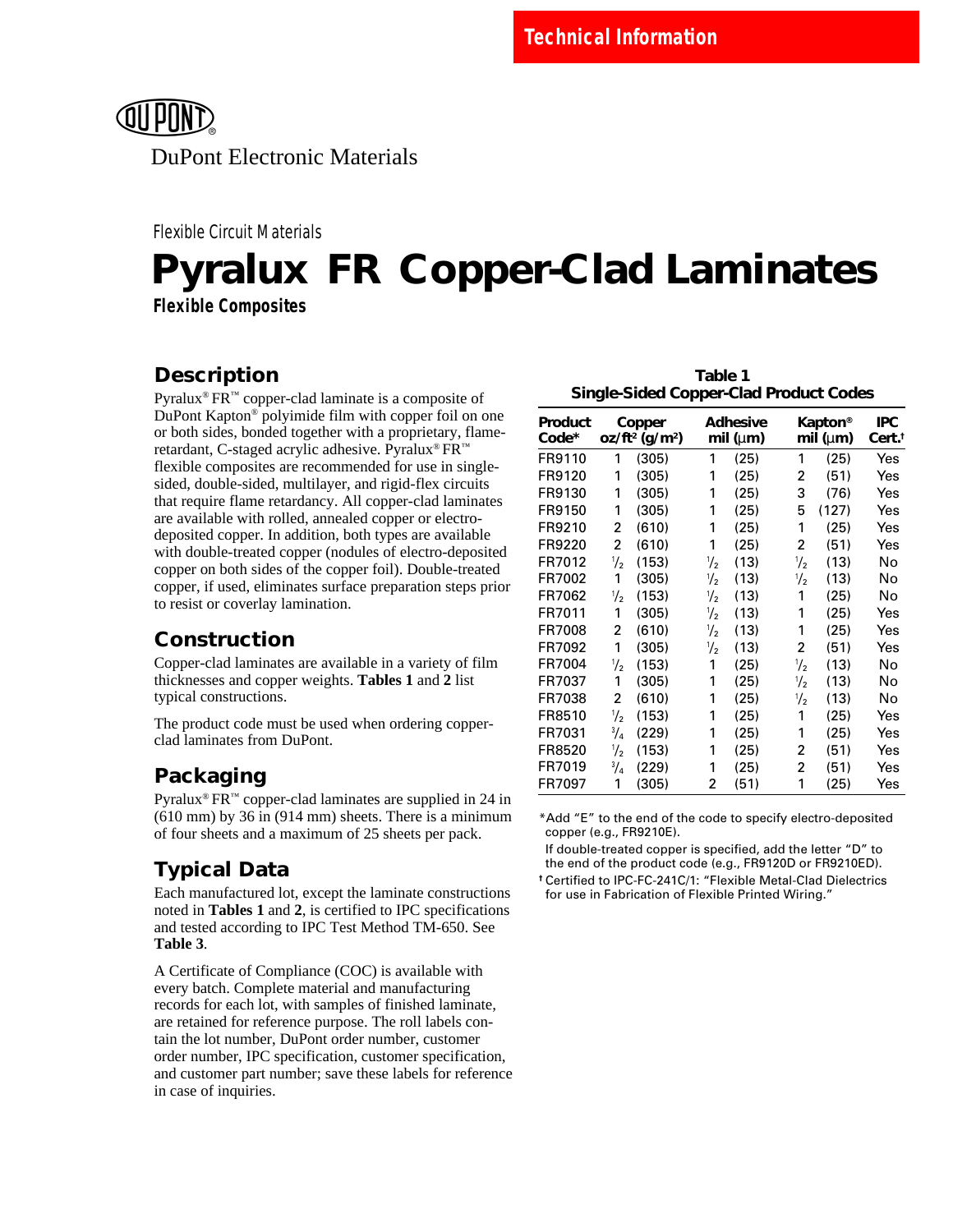|                                        | Table 2 |  |
|----------------------------------------|---------|--|
| Double-Sided Copper-Clad Product Codes |         |  |

| Product<br>Code* |               | Copper<br>$oz/ft^2$ (g/m <sup>2</sup> ) |               | Adhesive<br>mil ( $\mu$ m) |                | <b>Kapton®</b><br>mil ( $\mu$ m) | <b>IPC</b><br>Certified <sup>®</sup> |
|------------------|---------------|-----------------------------------------|---------------|----------------------------|----------------|----------------------------------|--------------------------------------|
| FR9111           | 1             | (305)                                   | 1             | (25)                       | 1              | (25)                             | Yes                                  |
| FR9121           |               | (305)                                   |               | (25)                       | 2              | (51)                             | Yes                                  |
| FR9131           |               | (305)                                   |               | (25)                       | 3              | (76)                             | Yes                                  |
| FR9151           | 1             | (305)                                   |               | (25)                       | 5              | (127)                            | Yes                                  |
| FR9212           | 2             | (610)                                   |               | (25)                       | 1              | (25)                             | Yes                                  |
| FR9222           | 2             | (610)                                   | 1             | (25)                       | 2              | (51)                             | Yes                                  |
| FR7022           | $\frac{1}{2}$ | (153)                                   | $\frac{1}{2}$ | (13)                       | $\frac{1}{2}$  | (13)                             | No                                   |
| FR7014           | $\frac{1}{2}$ | (153)                                   | $\frac{1}{2}$ | (13)                       | 1              | (25)                             | Yes                                  |
| FR7010           |               | (305)                                   | $\frac{1}{2}$ | (13)                       |                | (25)                             | Yes                                  |
| FR7041           | 2             | (610)                                   | $\frac{1}{2}$ | (13)                       | 1              | (25)                             | Yes                                  |
| FR7091           | $\frac{1}{2}$ | (153)                                   | $\frac{1}{2}$ | (13)                       | 2              | (51)                             | Yes                                  |
| FR7093           | 1             | (305)                                   | $\frac{1}{2}$ | (13)                       | $\overline{c}$ | (51)                             | Yes                                  |
| FR7058           | 2             | (610)                                   | $\frac{1}{2}$ | (13)                       | 2              | (51)                             | Yes                                  |
| FR7003           | 2             | (610)                                   | $\frac{1}{2}$ | (13)                       | 3              | (76)                             | No                                   |
| FR7017           | $\frac{1}{2}$ | (153)                                   |               | (25)                       | $\frac{1}{2}$  | (13)                             | No                                   |
| FR7039           |               | (305)                                   |               | (25)                       | $\frac{1}{2}$  | (13)                             | No                                   |
| FR7040           | 2             | (610)                                   |               | (25)                       | $\frac{1}{2}$  | (13)                             | No                                   |
| FR8515           | $\frac{1}{2}$ | (153)                                   |               | (25)                       | 1              | (25)                             | Yes                                  |
| FR8525           | $\frac{1}{2}$ | (153)                                   |               | (25)                       | 2              | (51)                             | Yes                                  |
| FR7090           | 2             | (610)                                   | 2             | (51)                       | 2              | (51)                             | Yes                                  |
| FR7071           |               | (305)                                   | $\frac{1}{2}$ | (13)                       | $\frac{1}{2}$  | (13)                             | Yes                                  |

\*Add "E" to the end of the code to specify electro-deposited copper (e.g., FR9210E).

If double-treated copper is specified, add the letter "D" to the end of the product code (e.g., FR9120D or FR9210ED).

**†** Certified to IPC-FC-241C/1: "Flexible Metal-Clad Dielectrics for use in Fabrication of Flexible Printed Wiring."

| Pyralux® FR Copper-Clad Properties                        |                                              |                                               |  |  |
|-----------------------------------------------------------|----------------------------------------------|-----------------------------------------------|--|--|
| <b>Property</b>                                           | Typical<br><b>Copper-Clad Value</b>          | <b>Test Method</b>                            |  |  |
| Flammability                                              | VTM-0                                        | <b>UL94</b>                                   |  |  |
| Meets UL796 Direct<br><b>Support Requirements</b>         | Yes                                          | <b>UL796</b>                                  |  |  |
| Peel Strength<br>After lamination<br>After soldering      | 2.1 N/mm $(12 lb/in)$<br>1.9 N/mm (11 lb/in) | IPC-TM-650, No. 2.4.9<br>Method B<br>Method D |  |  |
| <b>Solder Float Resistance</b><br>10 sec at 288°C (550°F) | Pass                                         | IPC-TM-650, No. 2.4.13<br>Method B            |  |  |
| <b>Thickness Tolerance</b>                                | ±10%                                         | IPC-TM-650, No. 4.6.2                         |  |  |
| <b>Dimensional Stability</b>                              | $-0.10%$<br>$-0.10%$                         | IPC-TM-650, No. 2.2.4<br>Method B<br>Method C |  |  |
| Dielectric Constant (at 1 MHz)                            | 3.5                                          | IPC-TM-650, No. 2.5.5.3                       |  |  |
| Dissipation Factor (at 1 MHz)                             | 0.02                                         | IPC-TM-650, No. 2.5.5.3                       |  |  |
| Dielectric Strength                                       | 137 kV/mm (3500 V/mil)                       | ASTM D-149                                    |  |  |
| Insulation Resistance (at ambient)                        | 10 <sup>6</sup> megohms                      | IPC-TM-650, No. 2.6.3.2                       |  |  |
| Volume Resistivity (at ambient)                           | $109$ megohm-cm                              | <b>ASTM D-257</b>                             |  |  |
| Surface Resistance (at ambient)                           | $107$ megohms                                | <b>ASTM D-257</b>                             |  |  |

|  | Table 3                                                     |  |
|--|-------------------------------------------------------------|--|
|  | Pyralux <sup>®</sup> FR <sup>™</sup> Copper-Clad Properties |  |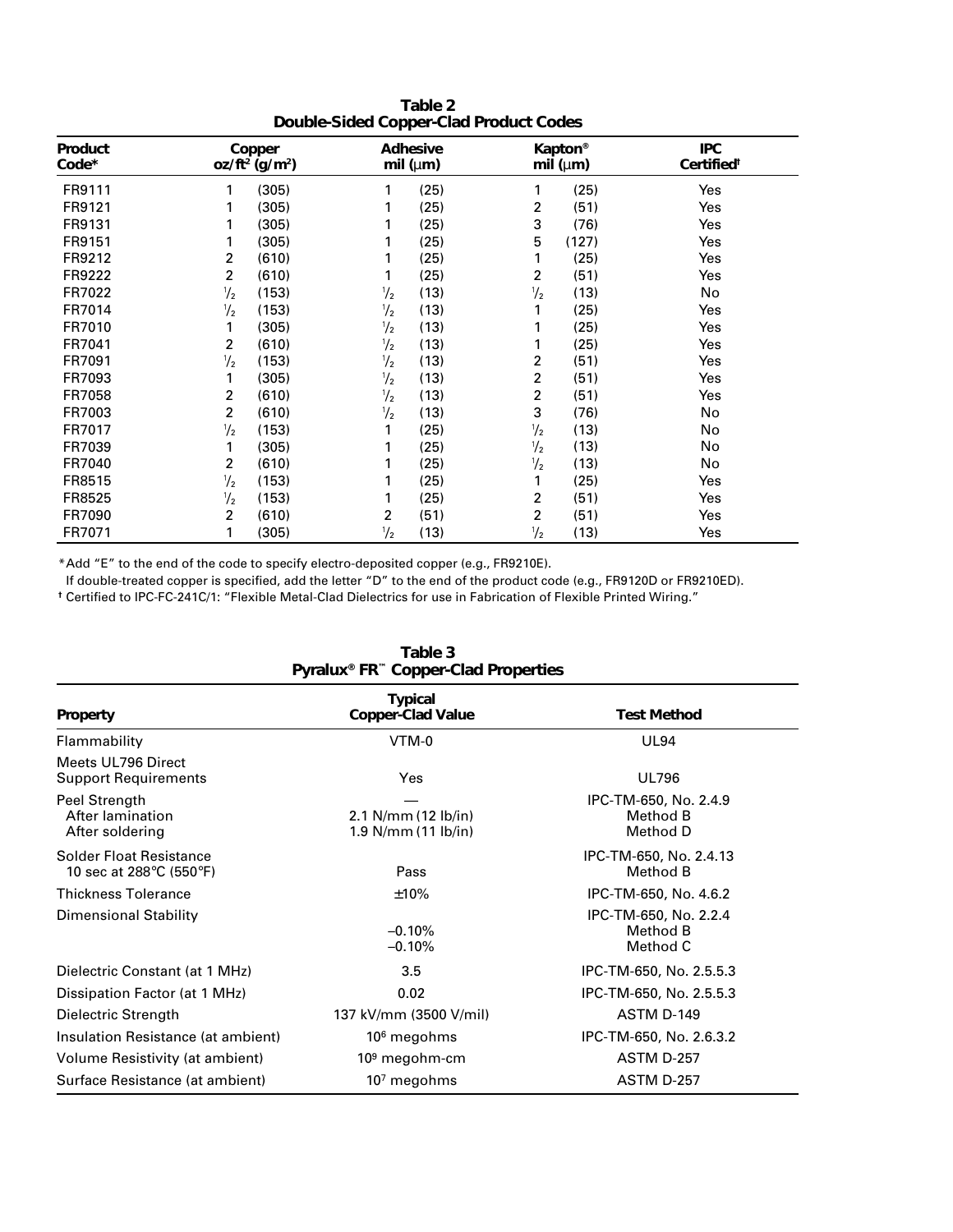#### **Processing**

Laminating conditions for Pyralux® flexible composites are typically in the following ranges:

| Part Temperature: | 182-199°C (360-390°F                                                                                                                                                                                                   |
|-------------------|------------------------------------------------------------------------------------------------------------------------------------------------------------------------------------------------------------------------|
| Pressure:         | 14–28 kg/cm <sup>2</sup> (200–400 psi)                                                                                                                                                                                 |
| Time:             | $1-2$ hours, at temperature                                                                                                                                                                                            |
|                   | $\mathbf{D}_{\text{true}}$ on $\mathbb{R}$ $\mathbf{D}^{\text{TM}}$ and $\mathbf{L}_{\text{true}}$ and $\mathbf{L}_{\text{true}}$ and $\mathbf{D}_{\text{true}}$ $\mathbf{D}_{\text{true}}$ $\mathbf{D}_{\text{true}}$ |

Pyralux® FR™ can be processed like Pyralux® FR. Refer to publication "Pyralux® Flexible Composites Technical Manual" for further processing details.

#### **Storage**

Pyralux® flexible composites will retain their original properties for a minimum of one year when stored in the original packaging at temperatures of 4–29°C (40–85°F) and below 70% humidity. The products do not need refrigeration and should not be frozen. Keep the material clean and well protected.

Copper-clad laminates should not be automatically discarded if storage conditions have deviated from these limits. We recommend that material which has been stored outside of these conditions be examined in a practical test before being committed to production.

### **Safe Handling**

Pyralux<sup>®</sup> FR<sup>™</sup> coverlay, sheet adhesive, and bond ply contain a B-staged adhesive. Since B-staged adhesive contains trace quantities (parts per million) of unreacted monomers, operators should take care to minimize contact.

Pyralux® FR™ copper-clad laminates contain fully cured (C-staged) adhesive.

Although DuPont is not aware of anyone developing contact dermatitis when using Pyralux<sup>®</sup>  $FR<sup>™</sup>$  products, some individuals may be more sensitive than others. Anyone handling Pyralux<sup>®</sup>  $FR^{m}$  copper-clad laminates should wash their hands with soap before eating, smoking, or using restroom facilities. Gloves, finger cots, and finger pads should be changed daily. Clothes should be washed frequently.

The unreacted acrylic monomer in the adhesive may impart a mild odor when the release film or paper is removed. We recommend that areas where B-staged materials are used, as well as lay-up and lamination areas, be well ventilated with a fresh air supply.

Pyralux® adhesive is cured during lamination. The curing reaction does not produce any vapors, although impurities may volatilize. When drilling or routing parts made with Pyralux® FR™ flexible composites, provide adequate vacuum around the drill head to minimize worker exposure to adhesive dust.

Thin copper-clad laminates can have sharp metal edges. People handling these materials should be cautioned and provided with suitable gloves to prevent cuts.

Pyralux® FR™ flexible composites DO NOT contain polybrominated biphenyls (PBBs), polybromined biphenyl oxides (PBBOs), or polybrominated diphenyl ethers (PBDEs).